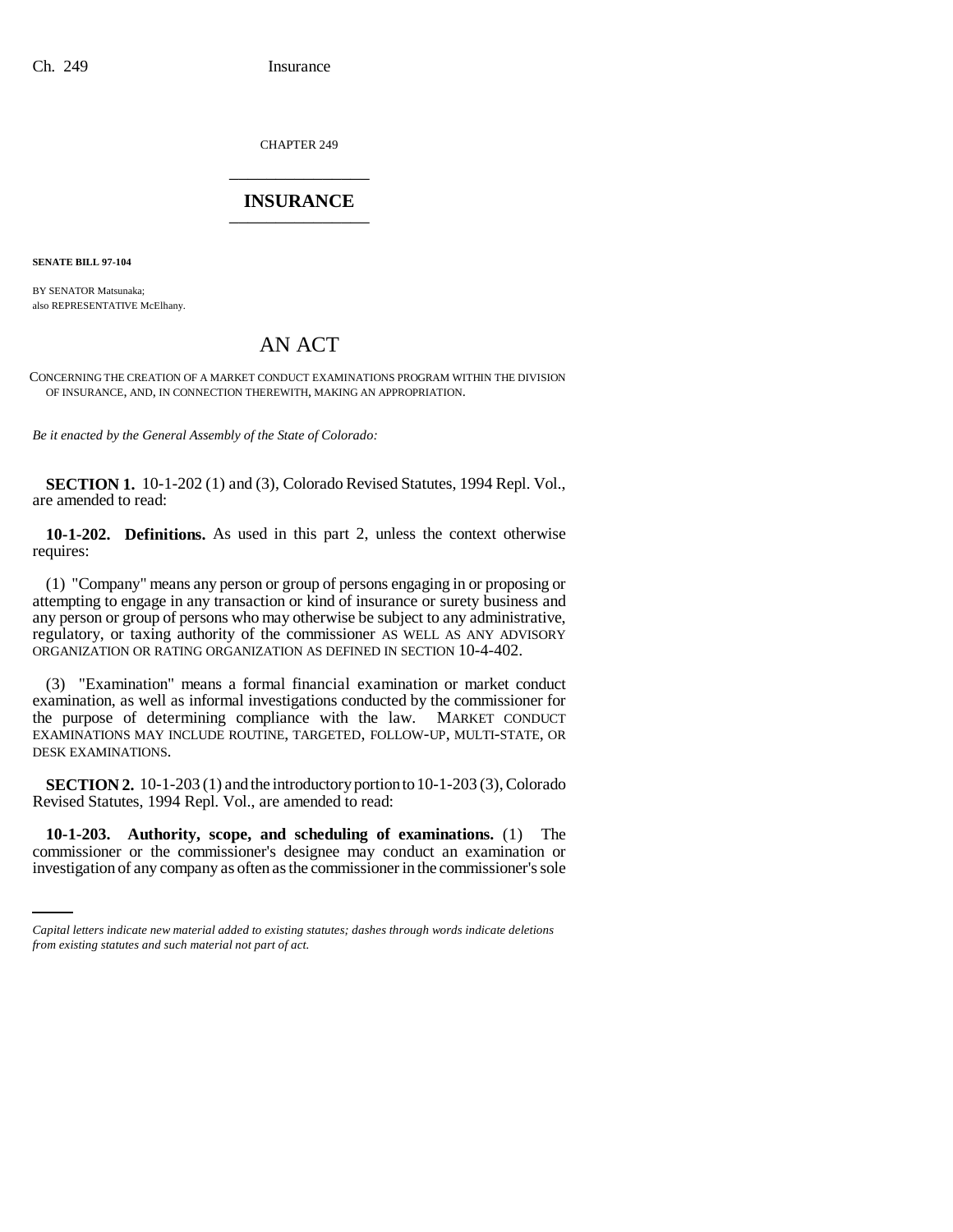#### Insurance Ch. 249

discretion deems appropriate but shall, at a minimum, conduct a formal financial examination of every insurer licensed in this state not less frequently than once every five years; EXCEPT THAT THIS DOES NOT INCLUDE APPROVED NONADMITTED INSURERS REGULATED IN ACCORDANCE WITH ARTICLE 5 OF THIS TITLE. In scheduling FINANCIAL OR MARKET CONDUCT examinations and in determining their nature, scope, and frequency, the commissioner shall consider such matters as the results of financial statement analyses and ratios, changes in management or ownership, actuarial opinions, reports of independent certified public accountants, COMPLAINT ANALYSES, UNDERWRITING AND CLAIMS PRACTICES, PRICING, PRODUCT SOLICITATION, POLICY FORM COMPLIANCE, MARKET SHARE ANALYSES, and other criteria as set forth in the most recent available edition of the examiners' handbook adopted by the national association of insurance commissioners.

(3) In lieu of an A FINANCIAL examination under this part 2 of any foreign or alien insurer licensed in this state, the commissioner may accept until and including December 31, 1993, an examination report on the company as prepared by the insurance department for the company's state of domicile or port-of-entry state;  $\Theta$ n and after January 1, 1994, EXCEPT THAT such reports may only be accepted if:

**SECTION 3.** 10-1-204 (1), (2), (6), and (9), Colorado Revised Statutes, 1994 Repl. Vol., are amended to read:

**10-1-204. Conduct of examinations.** (1) (a) In conducting the examination, the examiners shall observe those guidelines and procedures set forth in the MOST RECENT AVAILABLE EDITION OF THE examiners' handbook adopted by the national association of insurance commissioners and the Colorado insurance examiners handbook. The commissioner may also employ such other guidelines or procedures as the commissioner may deem appropriate.

(b) An examination under this article shall not be limited to an examination of the financial condition of a company but may, in the discretion of the commissioner, also include all other activities and affairs of the company.

(2) (a) Every company or person from whom information is sought and all officers, directors, and agents thereof shall provide to the examiners appointed under subsection (1) of this section timely, convenient, and free access at reasonable hours at its offices to all books, records, accounts, papers, tapes, computer records, and other documents relating to the property, assets, business, and affairs of the company being examined. IF THE EXAMINATION IS AN EXAMINATION AS DEFINED IN SECTION 10-1-202 (3), SUCH COMPANY OR PERSON SHALL MAKE SUCH BOOKS, RECORDS, AND DOCUMENTS AVAILABLE FOR EXAMINATION OR INSPECTION AT THE OFFICE LOCATION OF THE DIVISION WHEN THE COMMISSIONER DETERMINES THAT IT IS REASONABLY COST-EFFECTIVE TO DO SO. The officers, directors, employees, and agents of the company or person must facilitate the examination and aid in the examination so far as it is in their power to do so.

(b) (I) The refusal of any company or any of its officers, directors, employees, or agents to submit to examination or to comply with any reasonable written request of the examiners shall be grounds for suspension, revocation, denial, or nonrenewal of any license or authority held by the company and subject to the commissioner's jurisdiction.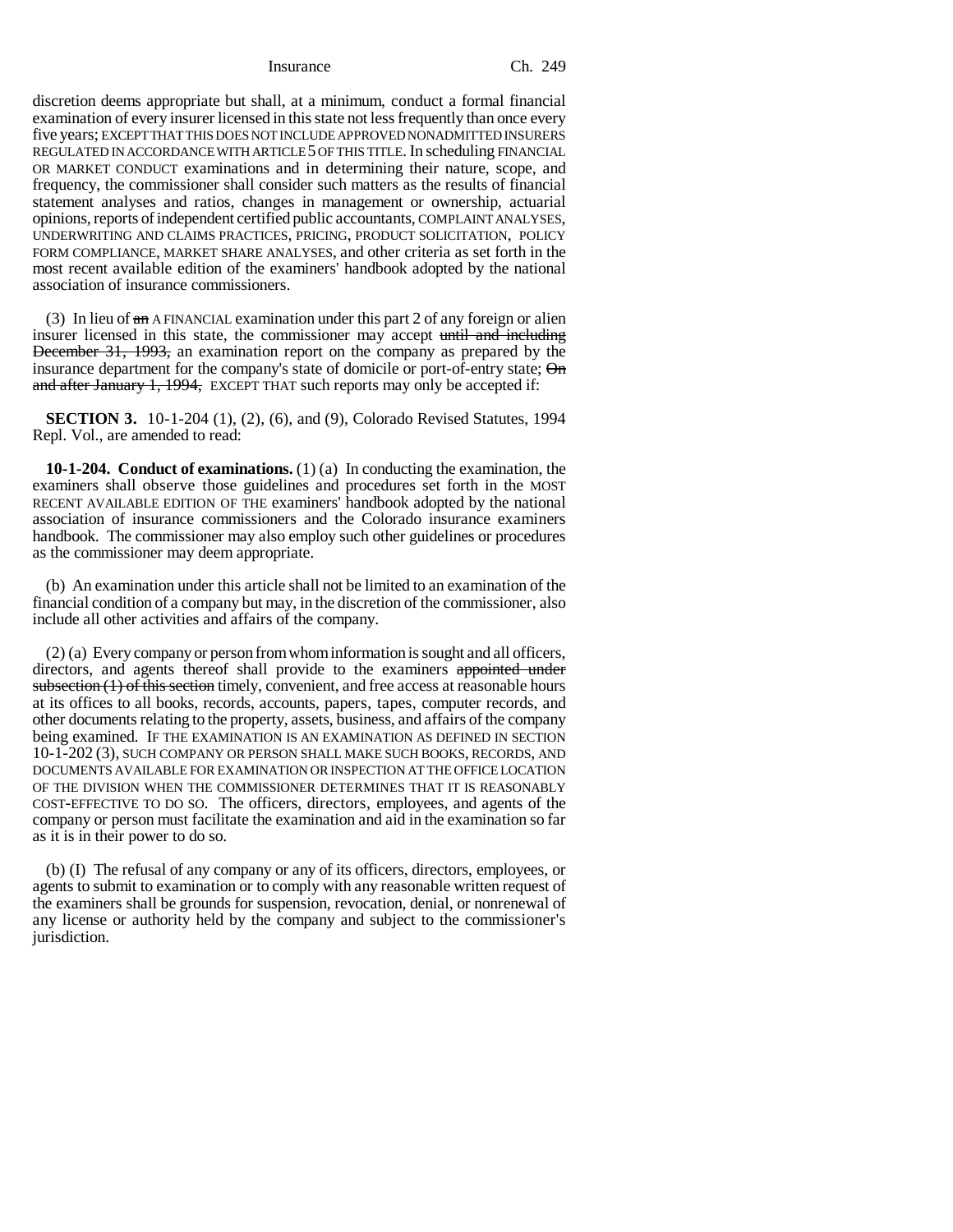### Ch. 249 Insurance

(II) Proceedings for any suspension or revocation pursuant to this subsection (2) shall be conducted in accordance with section 10-1-111.

(6) (a) In addition to any other powers granted to the commissioner in this section or in any other provision of law, the commissioner may require any company, entity, or new applicant to be examined by independent examiners certified by the society of financial examiners OR THE INSURANCE REGULATORY EXAMINERS SOCIETY, actuaries who are members of the American academy of actuaries, or by any other qualified and competent loss reserve specialists, independent risk managers, independent certified public accountants, AUDITORS, other examiners of insurance companies, or combination of such persons; and any domestic company may make a request to the commissioner to be so examined.

(b) The commissioner may accept, as part of any such examination, reports made by any person qualified and competent to conduct the examination as set forth in this subsection (6). No such person nor any member of such person's immediate family shall be officers of, connected with, or financially interested in the company, entity, or applicant being examined other than as policyholders, nor shall they be financially interested in any other corporation or person affected by the examination or by any related investigation or hearing. Such persons shall keep strictly confidential all information, regardless of its source, obtained through any examination or about any examinee and shall disclose such information only to the commissioner or the examinee upon the specific request of either. The commissioner shall establish guidelines for assuring the neutrality of those persons to be authorized to supplement the examination procedures authorized in this section. The reasonable expenses and charges of persons so retained or designated shall be paid directly by the examinee to such persons. The examinee may contest the amount of fees, costs, and expenses charged to it by such persons by filing an objection with the commissioner which sets forth the charges which the examinee considers to be unreasonable and the basis for the claim that the charges are unreasonable. No amounts which are so disputed will be due to the examiner unless and until the commissioner has reviewed the objection and made a written finding that the disputed charges were reasonable in relation to the examination performed.

(9) (a) The costs of FINANCIAL examinations of foreign companies made outside the borders of this state and of executive or branch offices of domestic companies located outside the borders of this state shall be paid by the company examined and shall include the expenses of the commissioner and the commissioner's assistants, who shall be paid the same compensation as other examiners on such examinations.

(b) THE REASONABLE EXPENSES OF MARKET CONDUCT EXAMINATIONS SHALL BE PAID BY THE COMPANY EXAMINED BUT SHALL NOT INCLUDE THE COMPENSATION OF THE COMMISSIONER AND THE COMMISSIONER'S ASSISTANTS.

(c) (I) THERE IS A PRESUMPTION THAT A MARKET CONDUCT EXAMINATION OF A DOMESTIC COMPANY SHALL BE CONDUCTED BY THE COMMISSIONER OR THE COMMISSIONER'S ASSISTANTS, UNLESS THE COMMISSIONER DETERMINES THAT GOOD CAUSE EXISTS TO HAVE THE EXAMINATION CONDUCTED BY A CONTRACT EXAMINER.

THE COMMISSIONER SHALL DEVELOP RULES FOR DETERMINING WHEN CONTRACT MARKET CONDUCT EXAMINERS CAN BE USED. SUCH RULES SHALL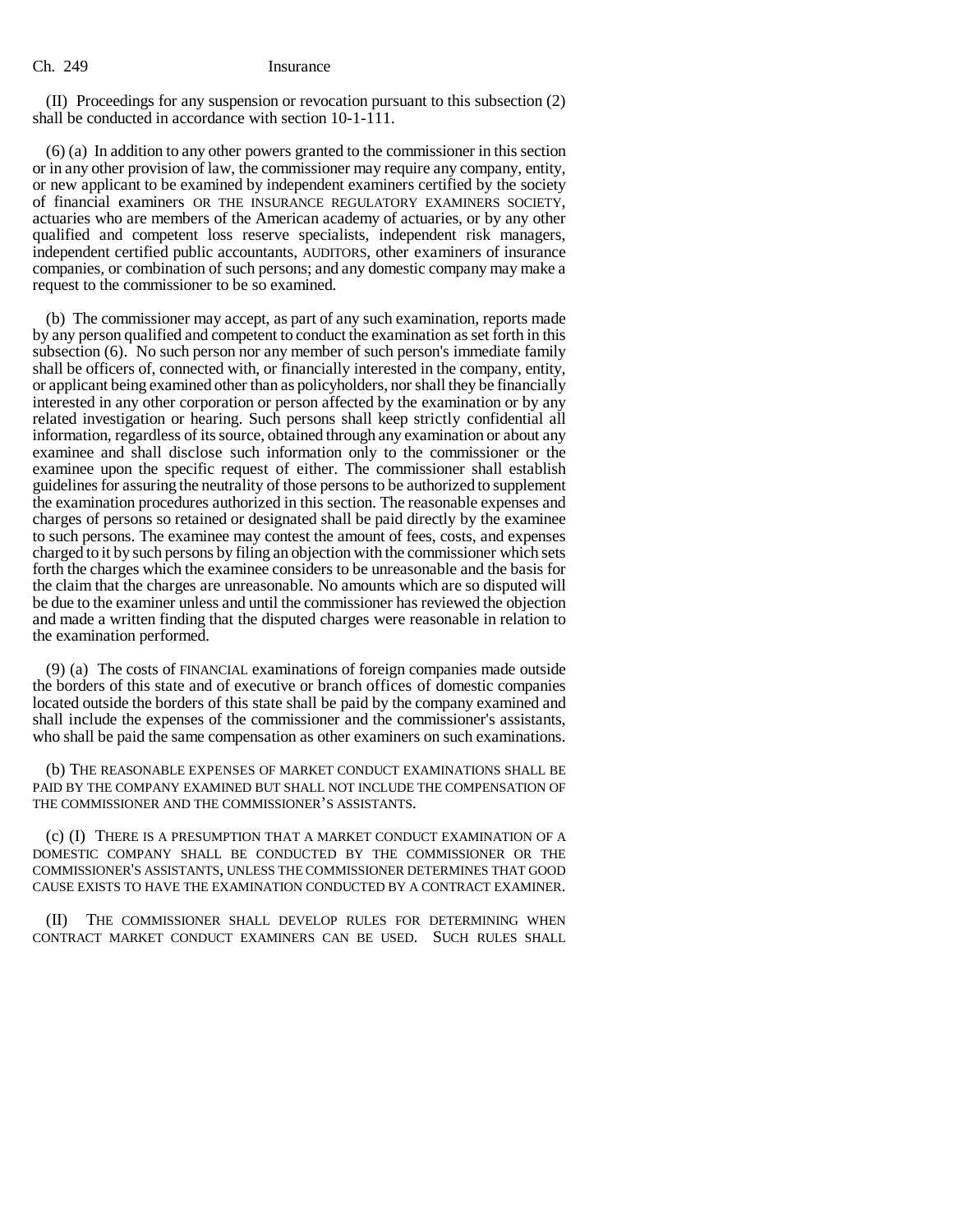Insurance Ch. 249

INCLUDE, BUT SHALL NOT BE LIMITED TO, SUCH FACTORS AS OUT-OF-STATE TRAVEL REQUIREMENTS, WORKLOAD NEEDS, SPECIAL EXPERTISE REQUIRED FOR THE EXAMINATION, AND MARKET ISSUES REQUIRING AN UNANTICIPATED EXAMINATION.

(d) When insurance companies not admitted AUTHORIZED to do business in this state, companies adjudged insolvent, or companies for any cause withdrawing from the state neglect, fail, or refuse to pay the REASONABLE charges for examination as approved by the commissioner, such charges shall be paid by the state treasurer from the general fund upon the order of the commissioner, and the amount so paid shall be a first lien upon all assets and property of such company and may be recovered by suit by the attorney general on behalf of the state of Colorado and restored to the general fund.

**SECTION 4.** 10-1-205 (1) and (8), Colorado Revised Statutes, 1994 Repl. Vol., are amended to read:

**10-1-205. Examination reports and records.** (1) The provisions of this section shall apply to financial examinations AND MARKET CONDUCT EXAMINATIONS, BUT SHALL NOT APPLY TO INFORMAL INVESTIGATIONS OF CONSUMER COMPLAINTS EXCEPT AS OTHERWISE PROVIDED IN PARAGRAPH (b) OF SUBSECTION (8) OF THIS SECTION. Examination reports shall comprise only facts appearing upon the books, records, or other documents of the company, its agents or other persons examined, or as ascertained from the testimony of its officers or agents or other persons examined concerning its affairs, and such conclusions and recommendations as the examiners find reasonably warranted based upon the facts.

(8) **Confidentiality of ancillary information.** (a) All working papers, recorded information, documents, and copies thereof which are produced or obtained by or disclosed to the commissioner or any other person in the course of  $\frac{d}{dx}$  A FINANCIAL OR MARKET CONDUCT examination made under this part 2 shall be given confidential treatment, are not subject to subpoena, and may not be made public by the commissioner or any other person except to the extent provided in subsection (5) of this section; except that access to such materials may be granted to the national association of insurance commissioners. Disclosure of the said materials shall be made only upon the prior written agreement of the recipient to hold such information confidential as required by this section or upon the prior written consent of the company to which it pertains.

(b) WHEN AN INFORMAL INVESTIGATION OF A CONSUMER COMPLAINT IS CONDUCTED BY THE COMMISSIONER, ALL WORKING PAPERS, CLAIM FILES, RECORDED INFORMATION, AND DOCUMENTS, AND ALL COPIES THEREOF, THAT ARE PRODUCED OR OBTAINED BY OR DISCLOSED TO THE COMMISSIONER OR ANY OTHER PERSON IN THE COURSE OF AN INFORMAL INVESTIGATION SHALL BE GIVEN CONFIDENTIAL TREATMENT UNTIL THE INFORMAL INVESTIGATION IS CONCLUDED BY THE COMMISSIONER. AFTER AN INFORMAL INVESTIGATION IS CONCLUDED, THE RECORDS SHALL NO LONGER BE CONSIDERED CONFIDENTIAL EXCEPT AS OTHERWISE PROVIDED IN ARTICLE 72 OF TITLE 24, C.R.S., RELATING TO PUBLIC RECORDS.

**SECTION 5.** 10-3-207 (1) (b), Colorado Revised Statutes, 1994 Repl. Vol., as amended, is amended to read: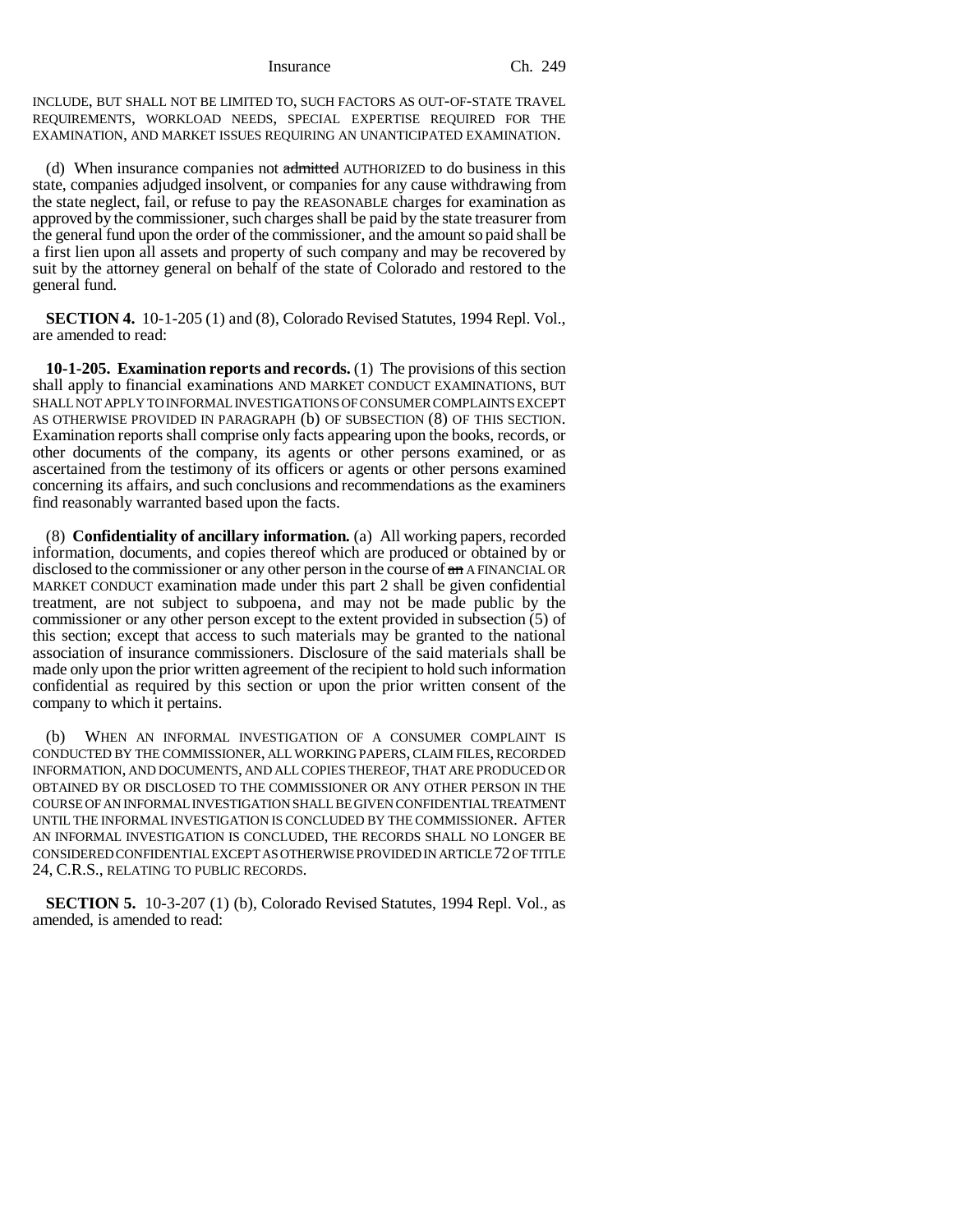**10-3-207. Fees paid by insurance companies.** (1) There shall be paid to the division of insurance by every entity regulated by the division of insurance in this state the following:

(b) In each year subsequent to 1992, in addition to any fee collected under paragraph (a) of this subsection (1), every insurance company, interinsurance company, fraternal benefit society, health maintenance organization, and nonprofit hospital, medical-surgical, and health service corporation licensed or authorized in this state which THAT is regulated by the division of insurance shall make an annual nonrefundable payment on or before March 1 of each year based on the schedule specified in this paragraph (b) at the time of authorization and each subsequent renewal year. For nonadmitted insurers and accredited reinsurers, the fee specified in this paragraph (b) shall be considered to include the fee pursuant to paragraph (a) of this subsection (1):

(I) For insurance companies, interinsurance companies, fraternal benefit societies, health maintenance organizations, and nonprofit hospital, medical-surgical, and health service corporations which THAT have prior year's direct written premiums, gross contract funds, or charges received in Colorado not exceeding one million dollars, a fee of five SIX hundred SEVENTY dollars;

(II) For insurance companies, interinsurance companies, fraternal benefit societies, health maintenance organizations, and nonprofit hospital, medical-surgical, and health service corporations which THAT have prior year's direct written premiums, gross contract funds, or charges received in Colorado in excess of one million dollars but not exceeding ten million dollars, a fee of one TWO thousand five hundred TEN dollars. Any insurance company which THAT did not write at least eighty thousand dollars of taxable premiums in the previous year in Colorado shall not exceed the fee as otherwise would have been payable pursuant to subparagraph (I) of this paragraph (b).

(III) For insurance companies, interinsurance companies, fraternal benefit societies, health maintenance organizations, and nonprofit hospital, medical-surgical, and health service corporations which THAT have prior year's direct written premiums, gross contract funds, or charges received in Colorado in excess of ten million dollars, a fee of two THREE thousand five THREE hundred FORTY-FIVE dollars. Any insurance company which THAT did not write at least one hundred twenty thousand dollars of taxable premium in Colorado shall not exceed the fee as otherwise would have been payable pursuant to subparagraph (II) of this paragraph (b).

**SECTION 6. Appropriation.** (1) In addition to any other appropriation, there is hereby appropriated, out of any moneys in the division of insurance cash fund not otherwise appropriated, to the department of regulatory agencies, for the fiscal year beginning July 1, 1997, the sum of five hundred three thousand two hundred sixty-two dollars (\$503,262) and 7.0 FTE, or so much thereof as may be necessary, for the implementation of this act.

(2) In addition to any other appropriation, there is hereby appropriated to the department of law, for the fiscal year beginning July 1, 1997, the sum of one hundred thousand eight hundred thirty-one dollars (\$100,831) and 1.4 FTE, or so much